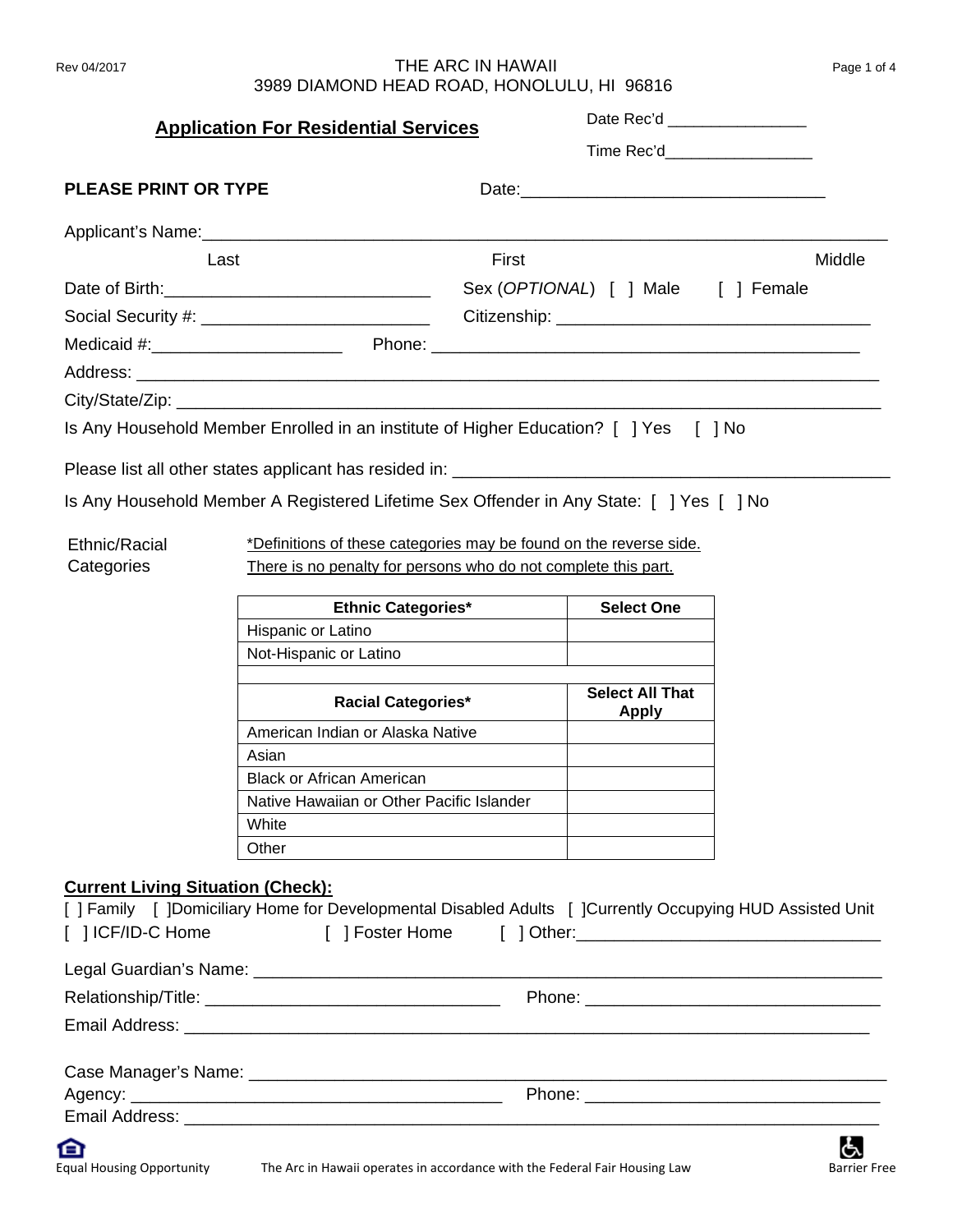#### Rev 04/2017 **THE ARC IN HAWAII** Page 2 of 4 3989 DIAMOND HEAD ROAD, HONOLULU, HI 96816

|                                                                                                                                                                                                                                                                                                                                                                             | Work Phone: _________________                                                                                                                                                                                                                                                                                                                                         |
|-----------------------------------------------------------------------------------------------------------------------------------------------------------------------------------------------------------------------------------------------------------------------------------------------------------------------------------------------------------------------------|-----------------------------------------------------------------------------------------------------------------------------------------------------------------------------------------------------------------------------------------------------------------------------------------------------------------------------------------------------------------------|
|                                                                                                                                                                                                                                                                                                                                                                             |                                                                                                                                                                                                                                                                                                                                                                       |
|                                                                                                                                                                                                                                                                                                                                                                             |                                                                                                                                                                                                                                                                                                                                                                       |
|                                                                                                                                                                                                                                                                                                                                                                             | Phone: _________________________                                                                                                                                                                                                                                                                                                                                      |
|                                                                                                                                                                                                                                                                                                                                                                             | Work Phone: ___________________                                                                                                                                                                                                                                                                                                                                       |
|                                                                                                                                                                                                                                                                                                                                                                             |                                                                                                                                                                                                                                                                                                                                                                       |
|                                                                                                                                                                                                                                                                                                                                                                             |                                                                                                                                                                                                                                                                                                                                                                       |
| <u><b>Applicant's Conditions(s) (check all that apply):</b></u>                                                                                                                                                                                                                                                                                                             |                                                                                                                                                                                                                                                                                                                                                                       |
|                                                                                                                                                                                                                                                                                                                                                                             |                                                                                                                                                                                                                                                                                                                                                                       |
| [ ] Autism                                                                                                                                                                                                                                                                                                                                                                  |                                                                                                                                                                                                                                                                                                                                                                       |
| [] Cerebral Palsy                                                                                                                                                                                                                                                                                                                                                           |                                                                                                                                                                                                                                                                                                                                                                       |
| [ ] Epilepsy                                                                                                                                                                                                                                                                                                                                                                |                                                                                                                                                                                                                                                                                                                                                                       |
| [ ] Learning Disability                                                                                                                                                                                                                                                                                                                                                     |                                                                                                                                                                                                                                                                                                                                                                       |
|                                                                                                                                                                                                                                                                                                                                                                             |                                                                                                                                                                                                                                                                                                                                                                       |
|                                                                                                                                                                                                                                                                                                                                                                             |                                                                                                                                                                                                                                                                                                                                                                       |
|                                                                                                                                                                                                                                                                                                                                                                             |                                                                                                                                                                                                                                                                                                                                                                       |
|                                                                                                                                                                                                                                                                                                                                                                             |                                                                                                                                                                                                                                                                                                                                                                       |
| Education, Training, and Employment History (list last school or program first):                                                                                                                                                                                                                                                                                            | $\begin{picture}(180,10) \put(0,0){\line(1,0){10}} \put(15,0){\line(1,0){10}} \put(15,0){\line(1,0){10}} \put(15,0){\line(1,0){10}} \put(15,0){\line(1,0){10}} \put(15,0){\line(1,0){10}} \put(15,0){\line(1,0){10}} \put(15,0){\line(1,0){10}} \put(15,0){\line(1,0){10}} \put(15,0){\line(1,0){10}} \put(15,0){\line(1,0){10}} \put(15,0){\line($<br><b>From To</b> |
|                                                                                                                                                                                                                                                                                                                                                                             |                                                                                                                                                                                                                                                                                                                                                                       |
|                                                                                                                                                                                                                                                                                                                                                                             |                                                                                                                                                                                                                                                                                                                                                                       |
|                                                                                                                                                                                                                                                                                                                                                                             |                                                                                                                                                                                                                                                                                                                                                                       |
|                                                                                                                                                                                                                                                                                                                                                                             |                                                                                                                                                                                                                                                                                                                                                                       |
|                                                                                                                                                                                                                                                                                                                                                                             |                                                                                                                                                                                                                                                                                                                                                                       |
| Financial Support (list monthly amount received in each category as appropriate):                                                                                                                                                                                                                                                                                           |                                                                                                                                                                                                                                                                                                                                                                       |
| [ ] Domiciliary (home type of environment, but without 24 hours awake staff)<br>[ ] Apartment (independent living with minimal support)                                                                                                                                                                                                                                     |                                                                                                                                                                                                                                                                                                                                                                       |
|                                                                                                                                                                                                                                                                                                                                                                             |                                                                                                                                                                                                                                                                                                                                                                       |
|                                                                                                                                                                                                                                                                                                                                                                             |                                                                                                                                                                                                                                                                                                                                                                       |
|                                                                                                                                                                                                                                                                                                                                                                             |                                                                                                                                                                                                                                                                                                                                                                       |
|                                                                                                                                                                                                                                                                                                                                                                             |                                                                                                                                                                                                                                                                                                                                                                       |
| Services That You Are Applying For (check all that apply):<br>[ ] Residential [ ] ICF/ID-C Home (24 hour awake staff who provide medical and behavioral support)<br>How did you hear about or services (i.e. Case Mgr, web site, ad, etc.)? ___________________________<br>Person Completing Application: I certify that the information provided is complete and accurate. |                                                                                                                                                                                                                                                                                                                                                                       |
|                                                                                                                                                                                                                                                                                                                                                                             |                                                                                                                                                                                                                                                                                                                                                                       |
|                                                                                                                                                                                                                                                                                                                                                                             |                                                                                                                                                                                                                                                                                                                                                                       |

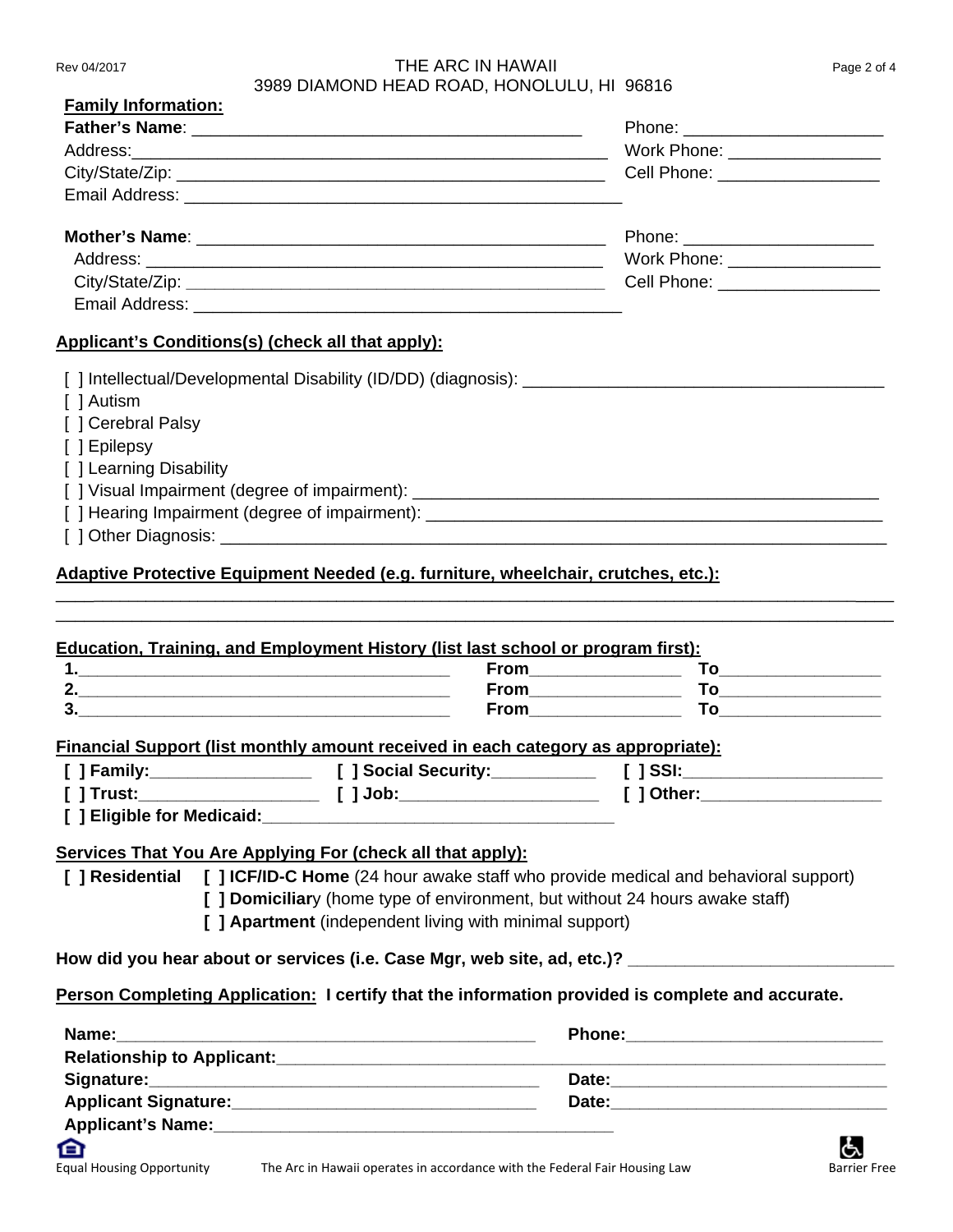# Rev 04/2017 **THE ARC IN HAWAII** Page 3 of 4 3989 DIAMOND HEAD ROAD, HONOLULU, HI 96816

## **AUTONOMY CHECKLIST**

|    |                                                                     | Yes | No. | With<br>Assistance |
|----|---------------------------------------------------------------------|-----|-----|--------------------|
|    | <b>MEDICAL</b>                                                      |     |     |                    |
| 1. | Can safely administer and store own medication without supervision  |     |     |                    |
|    | 2. Can administer emergency first aid                               |     |     |                    |
|    | 3. Is aware of signs of personal illness and can request assistance |     |     |                    |
|    | 4. Can handle routine illness with minimum support                  |     |     |                    |
|    | 5. Can keep doctor's appointments                                   |     |     |                    |
|    | 6. Can follow routine medical instructions                          |     |     |                    |
|    | Comments:                                                           |     |     |                    |
|    |                                                                     |     |     |                    |
|    | <b>EMERGENCY</b>                                                    |     |     |                    |
|    | 1. Can recognize an emergency and respond appropriately             |     |     |                    |
|    | 2. Can evacuate in case of emergency, when necessary                |     |     |                    |
|    | 3. Can dial emergency number an request assistance                  |     |     |                    |
|    | 4. Can understand and follow verbal instructions                    |     |     |                    |
|    | Comments: _____                                                     |     |     |                    |
|    |                                                                     |     |     |                    |
|    | <b>PERSONAL SKILLS</b>                                              |     |     |                    |
|    | 1. Can have a house key                                             |     |     |                    |
|    | 2. Can go shopping                                                  |     |     |                    |
|    | 3. Can manage personal grooming (bath, shower, wash hair)           |     |     |                    |
|    | 4. Can choose appropriate clothes to wear                           |     |     |                    |
|    | Comments: <b>Example</b>                                            |     |     |                    |
|    |                                                                     |     |     |                    |
|    | <b>HOUSEKEEPING</b>                                                 |     |     |                    |
|    | 1. Can clean own room                                               |     |     |                    |
|    | 2. Can make the bed/change the bedding                              |     |     |                    |
|    | 3. Can choose decorations for the room                              |     |     |                    |
|    | 4. Can do minor household repairs (change light bulb)               |     |     |                    |
|    | 5. Can take out the trash                                           |     |     |                    |
|    | 6. Can do basic sewing/mending                                      |     |     |                    |
|    | Comments:                                                           |     |     |                    |
|    |                                                                     |     |     |                    |
|    | <b>NUTRITION</b>                                                    |     |     |                    |
| 1. | Can plan a menu                                                     |     |     |                    |
|    | 2. Can purchase food                                                |     |     |                    |
|    | 3. Can operate appliances (stove, oven, microwave)                  |     |     |                    |
|    | 4. Can use common kitchen tools (can opener, knife, measuring cup,  |     |     |                    |
|    | grater, etc.)                                                       |     |     |                    |
|    | 5. Can follow a recipe or make a meal                               |     |     |                    |
|    | 6. Can set the table                                                |     |     |                    |
|    | Comments:                                                           |     |     |                    |
|    |                                                                     |     |     |                    |

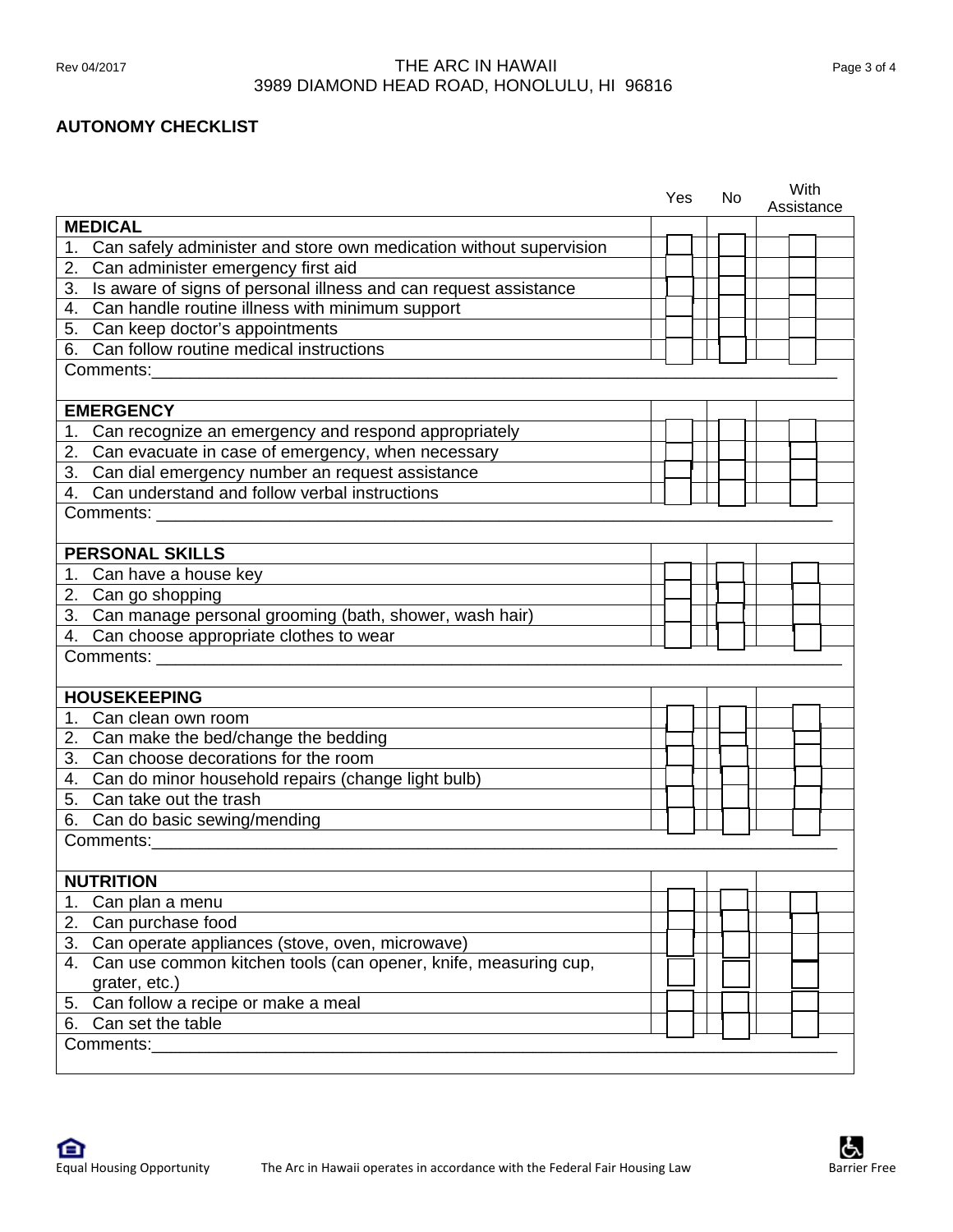# Rev 04/2017 **THE ARC IN HAWAII** Page 4 of 4 3989 DIAMOND HEAD ROAD, HONOLULU, HI 96816

|                                                                        | Yes | No. | With<br>Assistance |
|------------------------------------------------------------------------|-----|-----|--------------------|
| <b>LAUNDRY</b>                                                         |     |     |                    |
| 1. Can put dirty clothes in hamper                                     |     |     |                    |
| 2. Can sort clothes                                                    |     |     |                    |
| 3. Can use washer and dryer                                            |     |     |                    |
| 4. Can iron clothes                                                    |     |     |                    |
| 5. Can hand wash clothes                                               |     |     |                    |
| 6. Can fold clothes                                                    |     |     |                    |
| 7. Can put clothes away                                                |     |     |                    |
| Comments: <b>Example</b>                                               |     |     |                    |
|                                                                        |     |     |                    |
| <b>FAMILY INTERACTION</b>                                              |     |     |                    |
| 1. Can watch TV and discuss with family members                        |     |     |                    |
| 2. Can help take care of siblings                                      |     |     |                    |
| 3. Can participate in family decisions                                 |     |     |                    |
| 4. Can plan family outings                                             |     |     |                    |
|                                                                        |     |     |                    |
| 5. Can take care of pets                                               |     |     |                    |
| Comments:                                                              |     |     |                    |
| <b>SANITATION SAFETY</b>                                               |     |     |                    |
| Can prepare and store food safely                                      |     |     |                    |
| 2. Can handle waste disposal in a sanitary/safe fashion                |     |     |                    |
|                                                                        |     |     |                    |
| 3. Can wash dishes and/or pots and pans                                |     |     |                    |
| 4. Can maintain personal sanitation and hygiene                        |     |     |                    |
| Comments: <b>Example</b>                                               |     |     |                    |
| <b>PERSONAL SAFETY</b>                                                 |     |     |                    |
| 1. Can take responsibility for self when away from home                |     |     |                    |
| 2. Can take responsibility for and secure home and personal belongings |     |     |                    |
| 3. Can use and maintain electrical and household appliances safely     |     |     |                    |
| 4. Can take responsibility for own sexual behavior                     |     |     |                    |
|                                                                        |     |     |                    |
| Comments:                                                              |     |     |                    |
| <b>FINANCIAL</b>                                                       |     |     |                    |
| 1. Can manage own money and/or bank account                            |     |     |                    |
| 2. Can plan for use of money and make personal purchases               |     |     |                    |
| 3. Can be responsible for management and use of Food Stamps            |     |     |                    |
| Comments:                                                              |     |     |                    |
|                                                                        |     |     |                    |
| <b>TRANSPORTATION</b>                                                  |     |     |                    |
| 1. Can routinely transport self independently (e.g. can use The Bus,   |     |     |                    |
| Handivan, Handicab, or other means of transportation without           |     |     |                    |
| assistance)                                                            |     |     |                    |
| 2. Can request assistance, ask directions, or use telephone when       |     |     |                    |
| necessary                                                              |     |     |                    |
| Comments:                                                              |     |     |                    |
|                                                                        |     |     |                    |